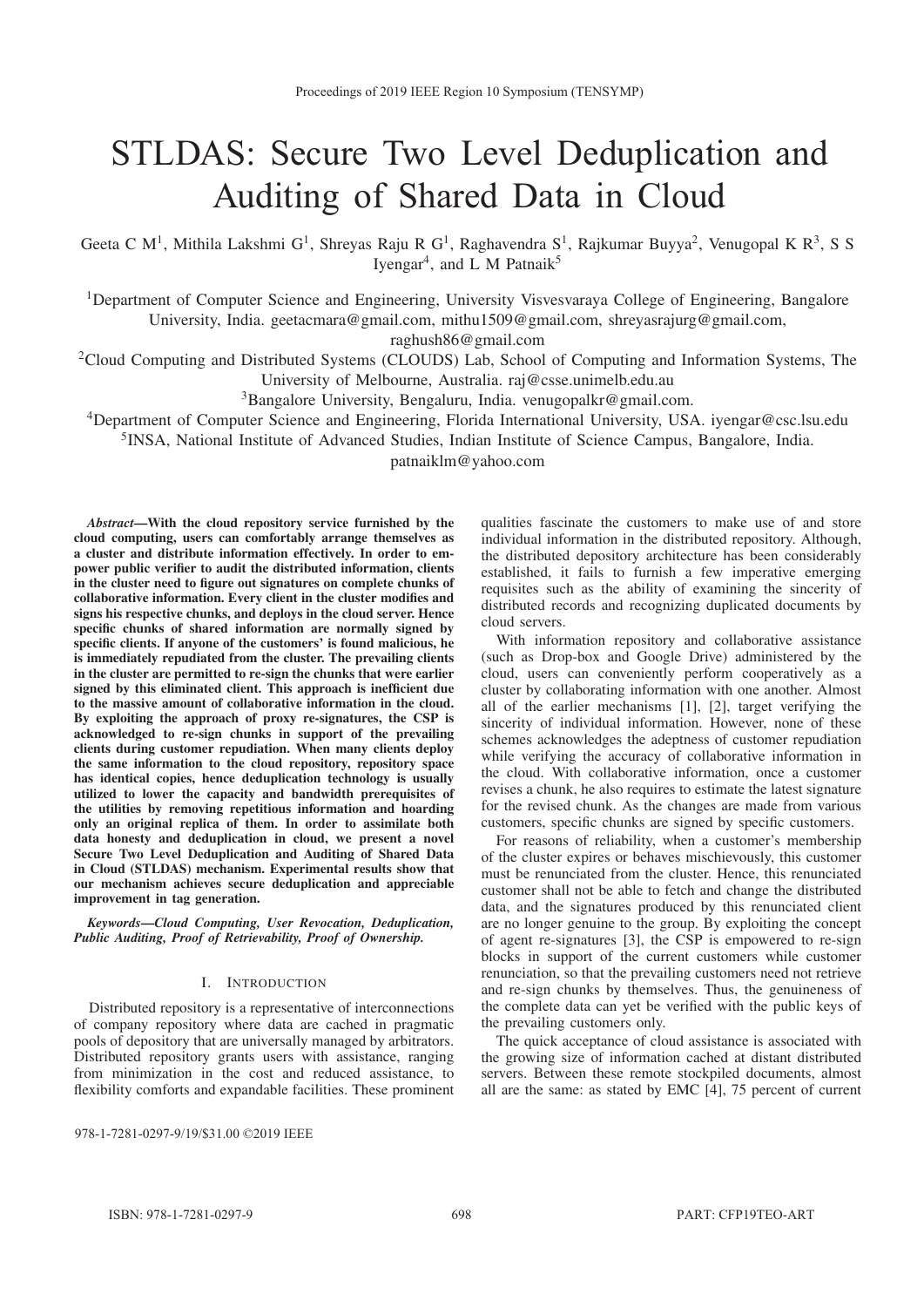digital information is alike documents. This proof boosts a technology namely deduplication, where the distributed servers need to deduplicate by maintaining individual unique replica for each record (or chunk) and produce an interface to the document (or chunk) for every user who holds or solicits to save the identical document (or chunk). We propose Secure Two Level Deduplication and Auditing of Shared Data in Cloud (STLDAS) mechanism in which the Cloud Service Provider (CSP) performs deduplicate check on the information uploaded by information proprietor as well as checks for deduplication of the existing customers' chunks. Further, the Third Party Auditor (TPA) efficiently performs shared data integrity verification.

## *A. Motivation*

Distributed depository service is one of the significant facilities provided by the distributed computing, where the customers can easily arrange themselves as the cluster and share the data among themselves. If anyone of the customers' in the cluster is found malicious, he is immediately repudiated from the cluster by the data owner. Now a days, as many customers are sharing the data, cloud storage utility is associated by expanding capacity of information cached at distant servers. Hence, one critical challenge of todays distributed depository utility is to manage the ever-developing capacity of data. Instead of maintaining many information duplicates with the similar content, deduplication deletes repetitious records by maintaining only one physical replica and indicating the other repetitious documents to that copy. This paper focuses on efficient deduplication on the information uploaded by information proprietor as well as checks for deduplication of the existing customers' chunks.

## *B. Contribution*

In this paper, we suggest Secure Two Level Deduplication and Auditing of Shared Data in Cloud (STLDAS) mechanism that supports secure document level and chunk level deduplication. Our contributions are compiled as follows:

- (i) We propose Secure Two Level Deduplication and Auditing of Shared Data in Cloud (STLDAS) scheme that supports secure document level and chunk level deduplication.
- (ii) The algorithm supports secure deduplication and has reduced appreciably the time cost of tag generation.
- (iii) Experimental analysis manifests the adeptness and efficacy of Secure Two Level Deduplication and Auditing of Shared Data in Cloud (STLDAS) mechanism.

# *C. Organisation*

The list of the paper is arranged as follows: We explain the Related works in Section 2 that provides the pros and cons on existing integrity auditing and deduplication schemes. In Section 3, we discuss the earlier models and their drawbacks. In Section 4, we discuss several preliminaries. In Section 5 we explain, Problem statement and System model that illustrates the functioning of the architecture and provides the specifics about the design goals. In Section 6, we explain scheme details of our Secure Two Level Deduplication and Auditing of Shared Data in Cloud (STLDAS) protocol. In Section 7, we explain the Security analysis. In Section 8, we list out the results of experimental evaluation. Conclusions are given in Section 9.

#### II. RELATED WORKS

As our work is associated with both sincerity verification and assured deduplication, we study the works in both the areas in the following sections.

# *A. Integrity Auditing*

Confirmable information ownership and Proofs of Retrievability (PoR) were originally suggested by Ateniese *et al.,* [5] and Juels *et al.,* [6]. In their techniques, the homomorphic authentication method was incorporated to minimize both the transmission and reckoning cost. Subsequently, numerous alternatives of PDP and PoR strategies are constructed to increase the adeptness and upgrade the performance of fundamental strategies, such as permitting public validation [7] and supporting information update [8].

Mastering C++ can be used to carry out simulations in C++ [9]. Both individuality protection and accountability for batch clients are preserved by an effective public validation convention that is recommended by Yang *et al.,* [7]. The method realizes data reliability while creating a certificate by employing blind signature. The technique has small overhead while realizing both individuality protection and identifiability. The limitation is that trivial certificate production has not been consigned.

## *B. Secure Deduplication*

Deduplication is a method where the server stockpiles only a solitary equivalent of each record, irrespective of the number of how many users demanded to save that document. However, customer side deduplication is accompanied by the leakage of side channel information. Halevi *et al.,* [10] developed the proof of proprietorship mechanism that lets a consumer effectively prove to a server that the particular customer owns this document. Venugopal *et al.,* [11] utilize soft computing methods for data mining applications.

Zheng *et al.*, [12] constructed a safe deduplication model that bolsters protected deduplication with robust video conservation against malevolent users and dishonest cloud. It bolsters protected deduplication with hindrance to restricted data leakage. Reckoning cost is huge in case of regionalized servers. Raghavendra *et al.,* [13] proposed most powerful distinct-keyword ranked inquiry over encrypted cloud information that bolsters adept and authentic search. Limitation is that the scheme does not support multimedia. Geeta *et al.,* [14] have performed extensive review on the latest methods in information auditing and security in cloud computing.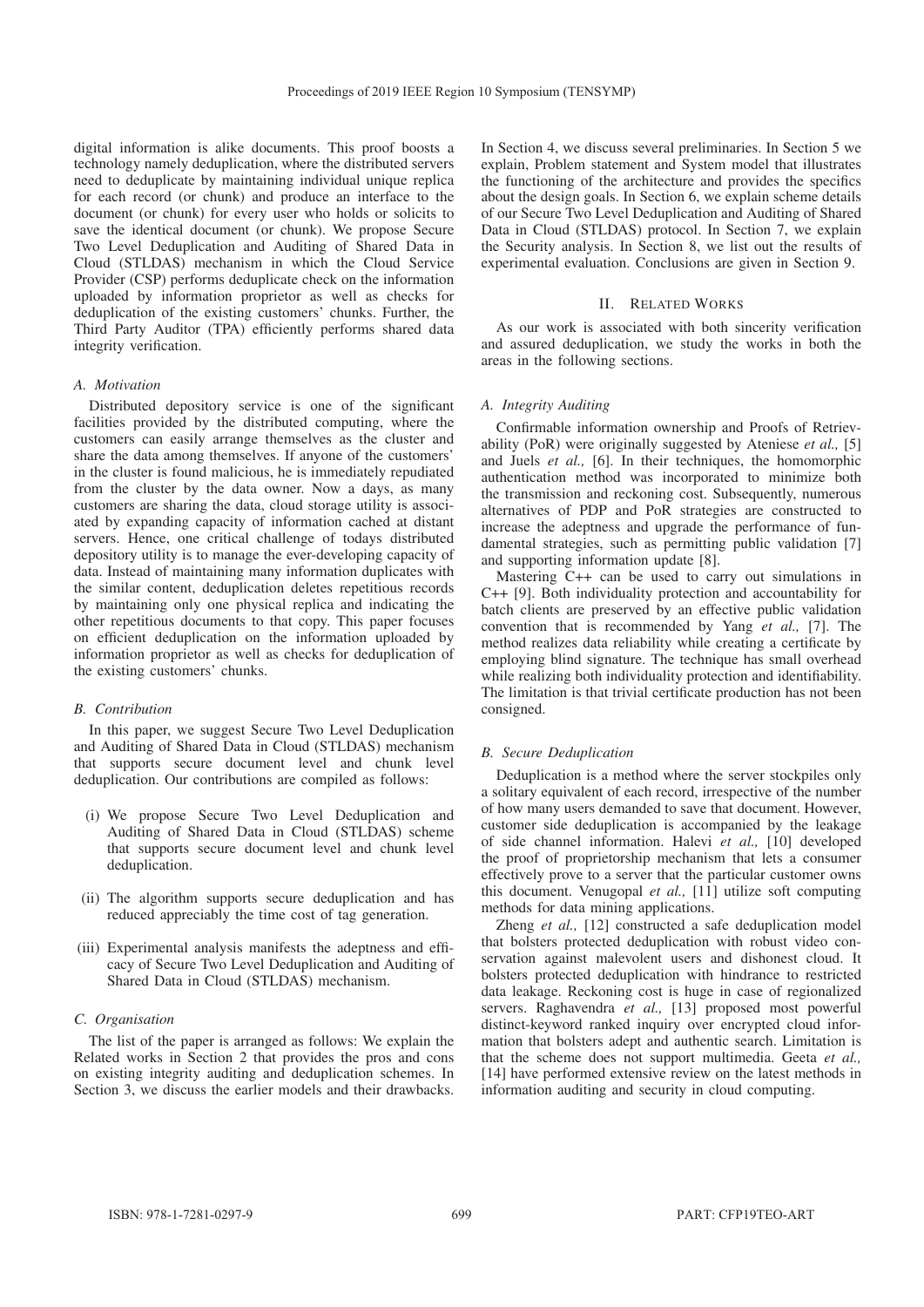# III. BACKGROUND WORK

Li *et al.*, [15] designed two safe mechanisms namely, SecCloud and SecCloud+ that achieves data honesty and deduplication in cloud. SecCloud utilizes a validating entity with a MapReduce cloud that delivers users a few benefits by creating information labels and examines the genuineness of information hoarded in the cloud. SecCloud has small computation cost. SecCloud+ supports sincerity validation and safe deduplication on encrypted information. Wang *et al.,* [3] suggested public validating convention for the reliability of transferred data with adequate client repudiation. By adopting the idea of representative re-signatures, the CSP is granted to re-sign blocks for the prevailing customers during client renunciation. Further, the public examiner checks the forthrightness of collaborative information regularly without retrieving the complete information from the cloud. The mechanism enhances cluster auditing by inspecting various auditing tasks at the same time. Limitation is that the scheme is not collusion resistant.

## IV. PRELIMINARY

The preliminary concepts that will form the basis of our strategy are analysed below.

#### *A. Bilinear Map:*

Consider two cyclic multiplicative clusters  $\mathcal G$  and  $\mathcal G_T$  of large prime order p. e :  $G * G \rightarrow G_T$  [16] is a bilinear pairing map with the subsequent properties:

- Bilinear:  $e(g_1^i, g_2^j) = e(g_1, g_2)^{ij}$  and  $i, j \in_R Z_p$ ;
- Non-degenerate: There exists  $g_1, g_2 \in \mathcal{G}$  such that  $e(g_1, g_2)$  $g_2) \neq 1;$
- Computable: An effective algorithm prevails that estimates e(g<sub>1</sub>, g<sub>2</sub>) for all (g<sub>1</sub>, g<sub>2</sub>)  $\in_R$   $\mathcal{G}$ .

Computational Diffie-Hellman (CDH) Problem: The Computational Diffie-Hellman (CDH) problem is that, given  $g$ ,  $g^m$ ,  $g^n \in \mathcal{G}$  for unknown  $m, n \in \mathbb{Z}_p$ , to estimate  $g^{mn}$ .

## *B. Convergent Encryption*

Convergent encryption [17] grants confidentiality of information in deduplication. A customer (or original customer) obtains a concurrent key produced by taking a part of the document and encodes the information duplicate with the concurrent key. In addition, the customer determines a label for the information duplicate, such that the label is utilized to find the same copies.

# V. PROBLEM DEFINITION AND SYSTEM MODEL

#### *A. Problem Definition*

Given that the data owner encrypts and outsources the document to the distributed server, cluster of customers distributes this document the main objectives are:

(i) To reduce the time cost of document label construction of the document.

(ii) To perform secure document level and chunk level deduplication



Fig. 1. Cloud Storage Model

## *B. System Model*

Aiming at allowing verifiable and deduplication of shared data repository, we propose Secure Two Level Deduplication and Auditing of Shared Data in Cloud (STLDAS) scheme. The cloud repository framework (as shown in Fig. 1.) consists of three objects: Original customer with group of customers, Cloud Server, and the Auditor.

Original customer encodes the document with the convergent key and uploads to the CSP. The CSP performs deduplication, if the file exists in its storage, the CSP intimates the original customer that the file already exists and runs the PoW protocol. The original customer is allowed to retrieve the file. If the file is not a duplicate then the CSP saves the file. Further, the group of customers headed by the original customer shares the data uploaded by the original customer. Shared data are divided into chunks and the existing customers perform changes, sign with the secret key  $\tau_k$  and upload to the CSP. During this process, the original customer keeps on watching every activity of the existing customers. If he finds any one of the existing customers performing malicious activity or expiry of membership in the cluster, he immediately revokes him from the cluster withdrawing all his credentials and informs the CSP.

In the proposed scheme, CSP performs deduplication and integrity verification for the revoked customer chunks [3]. After revoking the customer, the original customer informs CSP to verify the revoked customer chunks. The CSP performs deduplication and integrity verification for the revoked customer chunks and re-signs with  $rk_{e\rightarrow f}$ . In ReSign, we presume that the CSP transforms consistently the signatures of a renunciated client into signatures of the information proprietor. After re-signing, the information proprietor removes the customer's  $id$  from Customer List  $(UL)$  and signs the new UL. The confirmation on truthfulness of shared information is carried out via a challenge-and-response convention amidst the CSP and a public examiner.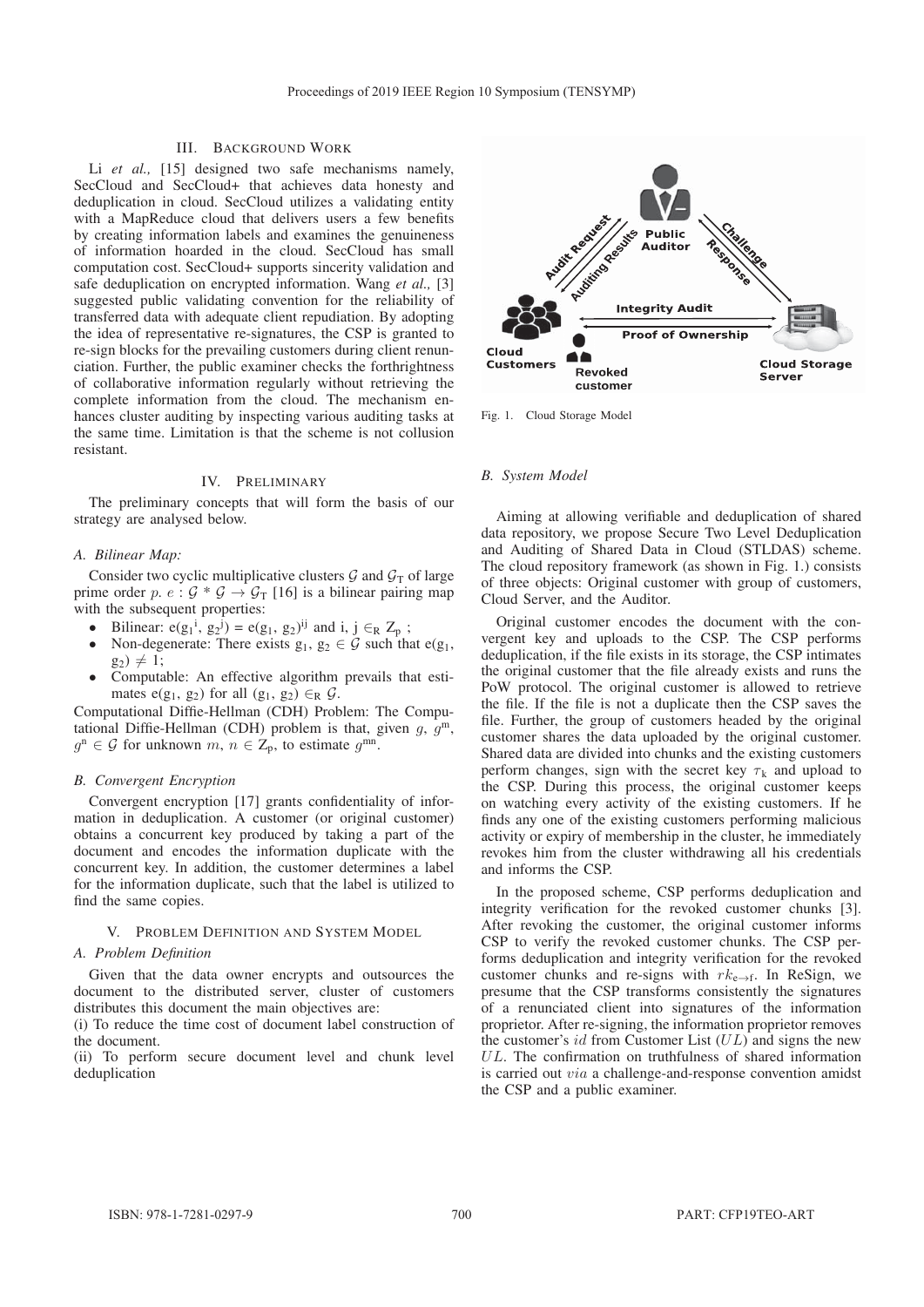# VI. THE ALGORITHM

In this section, we define two conventions including file uploading convention and Proof of Ownership (PoW) convention. At first, we present the framework setup phase of our scheme.

#### *A. System setup*

Consider two clusters  $G_1$ ,  $G_2$  of order p, g be a generator of  $G_1$ ,  $e : G_1 * G_1 \rightarrow G_2$  be a bilinear map, w be another generator of  $G_1$ . The global specifications are  $(e, p, G_1, G_2, g,$ w, H) where H is a hash function with  $H: (0,1)^* \rightarrow \mathcal{G}_1$ . The overall number of chunks in collaborative information is  $n$  and collaborative information is represented as  $S = (\mathfrak{b}_1, \mathfrak{b}_2, \ldots, \mathfrak{b}_n)$ . Let  $u$  be the number of customers in the cluster.

## Function: Key generation

- 1) Generates the system public and secret parameters.
- 2) Input: *u*, *u*<sub>1</sub>, global parameter (g,  $Z_p^*$ )
- 3) Output:  $pk_i$ ,  $sk_i$
- 4) *for* each *i* upto *u*
- 5) Generate random number  $\delta_i$  from  $Z_p^*$
- 6) Assign Private key  $sk_i = \delta_i$
- 7) Compute Public key  $pk_i = g^{\delta_i}$
- 8)  $u_1$  creates the  $UL$  that contains *id's* of all customers in the cluster.
- 9) The  $UL$  is public and signed by  $u_1$ .
- 10) *End*

## *B. File Uploading Protocol*

Customer  $u_1$  is considered as the information proprietor of the cluster. The information proprietor produces private key  $sk_i$  and public key  $pk_i$  for all the existing customers in the cluster as shown in the  $Function$  KeyGeneration. In addition, the customers' list  $(UL)$  that has the  $id's$  of all the existing customers of the cluster is generated and publishes it as public. The information proprietor executes the deduplication test by transmitting hash value of the document Hash  $F_1$  to the distributed server (see Algorithm 1, Phase 1). If there is an identical document, the cloud user executes proof of proprietorship convention with the distributed server. If it is passed, the client is certified to retrieve this cached document without uploading the document. Otherwise, the CSP divides the file  $F_1$  into chunks, creates a tag for each chunk generated dynamically using Pairing Based Cryptography, where the tags are represented in the form of  $b(x, y)$  where b is block and  $(x, y)$  is vector. Then the information of tags are sent to the Information proprietor  $u_1$ .

The existing customers retrieve their respective chunks, perform modifications, sign with their respective secret key and then upload to the distributed server. The CSP verifies for the deduplication of the chunk with the respective customers. If it is the modified chunk then CSP allows to upload otherwise CSP executes the proof of ownership convention; if it is a duplicate then CSP allows the respective customers to retrieve the chunk as illustrated in Algorithm 1, Phase 2.

# Algorithm 1: STLDAS: Secure Two Level Deduplication and Auditing of Shared Data in Cloud mechanism

**Input:** 
$$
F1 = (\mathfrak{b}_1, \mathfrak{b}_2, \ldots, \mathfrak{b}_n), u, u_1, \delta_e, \mathfrak{b}_k \in \mathbb{Z}_p, id_k
$$
 where  $k \in [1, n], pk_e$  **Output:**  $\eta_k$ 

- (1) Phase 1: Document Level Deduplication
- (2) For every outsourcing document  $\overline{F}_1$  by  $u_1$  the following tasks are implemented:
- (3) CSP examines for the deduplication of the document. If it is a current document then it moves to step 4. If the document exists then PoW convention is performed between CSP and  $u_1$ .
- (4) After the validation that there is no duplicate copy of the document that  $u_1$  has tried to deploy,  $u_1$  divides the document into chunks  $F1 = (b_1, b_2, \dots, b_n)$  and encodes the entire distributed information and outsources to the CSP.
- (5) CSP produces a label for every chunk that is created actively utilizing Pairing Based Cryptography, where the labels are represented in the form of  $b(x, y)$  where b is block and  $(x, y)$  is vector.
- (6) Once the label is constructed for respective chunks, the key of every chunk is transmitted to  $u_1$ .
- (7) Phase 2: Chunk Level Deduplication
- (8) The prevailing user downloads his respective chunks from the cloud server, carries out updations and then signs with his secret key  $\delta$  and transmits to the CSP.
- (9) *for* each  $\mathfrak{b}_k$  with  $id_k$ (10) Estimate  $\eta_k = (H(id_k), w^{\mathfrak{b}_k})^{\delta_e}$
- (11) *end for*
- 
- (12) This process consists of the following steps:
- (13) CSP validates for the deduplication of the block. If it is an update block then it moves to step 14. If the block is present then PoW convention is executed between CSP and the prevailing user.
- (14) If the block does not exist in the cloud then the prevailing user uploads the modified block to cloud.

A summary of the Notations used in the Algorithm is as shown in Table I.

## *C. Proof of Ownership Protocol*

The PoW convention aims at achieving secure deduplication at the distributed server. The cloud server picks a set of chunk identifiers randomly for challenge. Upon acquiring the challenge set, the original customer searches in the customers' list for the corresponding tags of blocks. If the respective tags are retrieved then the original customer sends the tags as response to cloud to prove his ownership.

# VII. SECURITY ANALYSIS

In this section the security analysis of the Secure Two Level Deduplication and Auditing of Shared Data in Cloud (STLDAS) scheme is performed. Let us consider a game in which an Adversary and a Challenger are the two players. The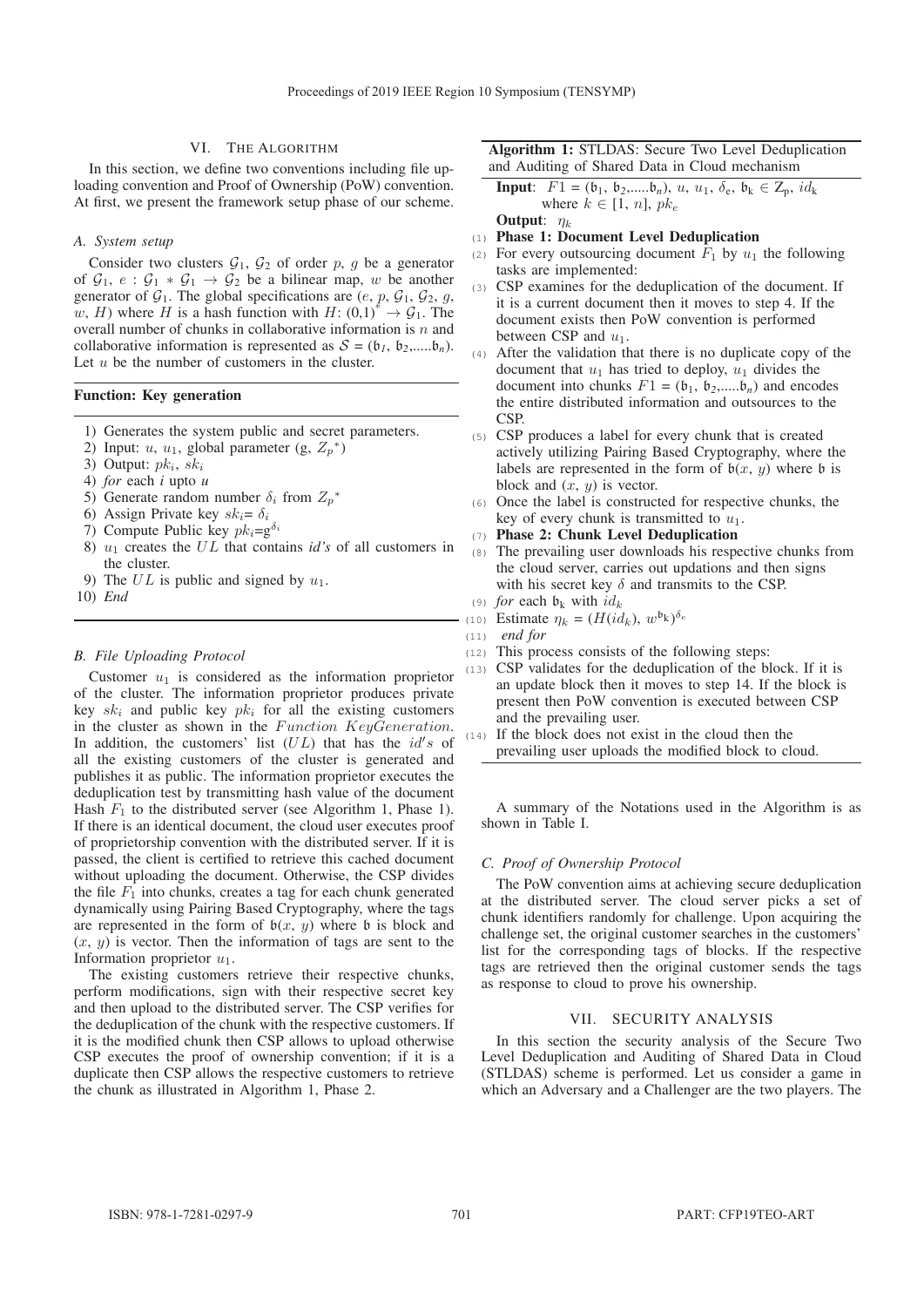| <b>Notation</b>                   | <b>Description</b>                              |
|-----------------------------------|-------------------------------------------------|
| $\mathcal{G}_1$ , $\mathcal{G}_2$ | Groups of order $p$                             |
| $g_1, w$                          | Generator polynomial of $\mathcal{G}_1$         |
| H                                 | Hash function with H: $(0,1)^* \rightarrow G_1$ |
| $tag_F$                           | Tag of file $F$                                 |
| $P_k$                             | Public key                                      |
| $S_k$                             | Secret key                                      |
| $\eta_k$                          | Signature on block k                            |
| n                                 | Total number of chunks in shared data           |
| $\overline{\mathcal{S}}$          | Shared information                              |
| u                                 | Total number of customers in cluster            |
| $u_1$                             | Information proprietor                          |
| UL                                | Customer list                                   |
| $\mathfrak{b}_k$                  | $\overline{k^{th}}$ block                       |
| $id_k$                            | $k^{th}$ block identifier                       |

TABLE I. SUMMARY OF THE NOTATIONS USED IN THE ALGORITHM

adversary is aiming to gain the goal condition as said in the game.

*1) Secure File-level Deduplication:* Let us assume that a mischievous consumer attempts to demand it has a challenge document  $F$  through colluding with the consumers in the cluster who do not own this document. A challenge file  $F$  is randomly selected and sent to the challenger. The challenger executes the summary principle and generates an abstract of the document  $F$ . The Adversary colludes with the other clients and provokes them to communicate with the distributed server to try to prove the proprietorship of document  $F$ . Here the distributed server acts as a sincere validator and executes the proof of proprietorship convention. The adversary outputs a challenge for this file  $F$  to the distributed server. If the distributed server accepts the file  $F$ , then we say the adversary succeeds. But the distributed server, by running the proof of ownership protocol will verify securely that the challenger for this file  $\overline{F}$  is an unauthorised person and hence our proposed mechanism satisfies secure file level deduplication.

*2) Secure Block Level Deduplication:* Let us assume that an adversary tries to upload his chunks of the record  $F$  to the server by colluding with the existing clients in the cluster. He sends these chunks as challenge to the CSP. After receiving these chunks, CSP runs the proof of ownership protocol and identifies that the challenger is an attacker and informs the information proprietor. Thus, the CSP performs block level deduplication securely and will protect the shared data from the adversaries efficiently.

#### VIII. PERFORMANCE ANALYSIS

In this section, we present an experimental analysis of our scheme. We exploit Pairing Based Cryptography (PBC) Library [18] to perform cryptographic operations in our convention. We have used Intel(R) Core(TM) i5-5200U, CPU @2.20GHz, 8GB RAM. In order to accomplish  $\lambda = 80$  bit security, the prime order p of the bilinear cluster  $\mathcal G$  and  $\mathcal G_T$  are respectively chosen as 160 and 512 bits in length. We also set the chunk size as 4 KB.

Fig. 2. shows the time cost for creating the file tags. When compared to the Mapreduce algorithm [15] (SecCloud) the time cost of tag generation by using AES and MD5 hash function is reduced. In this implementation some part of data in the file is selected and the key is computed using AES and



Fig. 2. Tag generation

we input the output of the AES to MD5, the output of MD5 is the final tag generated for each file whereas mapreduce is a lengthy process which has a complicated multiplication over slave node. So the time taken to generate a tag in STLDAS is reduced compared to the time taken by Mapreduce (SecCloud). So we have reduced this complexity by replacing mapreduce to AES and MD5 for generating tags.

# IX. CONCLUSIONS

With the objective of accomplishing both information sincerity and deduplication in cloud, we introduce Secure Two Level Deduplication and Auditing of Shared Data in Cloud (STLDAS) mechanism. In the proposed scheme, CSP performs secure deduplication and generates data tags for the revoked user blocks and audits the integrity of the revoked user blocks efficiently that has been stored in cloud. The time cost for tag generation by CSP has been improved appreciably. Third Party Auditor examines collaborative information cached in the cloud efficiently and supports cluster verification. The experimental results show that our mechanism is effective and protected.

## **REFERENCES**

- [1] H. Shacham and B. Waters, "Compact proofs of retrievability," *Journal of Cryptology*, vol. 26, no. 3, pp. 442–483, 2013.
- [2] Q. Wang, C. Wang, J. Li, K. Ren, and W. Lou, "Enabling public verifiability and data dynamics for storage security in cloud computing,' *Computer Security–ESORICS*, pp. 355–370, 2009.
- [3] B. Wang, B. Li, and H. Li, "Panda: Public auditing for shared data with efficient user revocation in the cloud," *IEEE Transactions on Services Computing,*, vol. 8, no. 1, pp. 92–106, 2015.
- [4] J. Yuan and S. Yu, "Secure and constant cost public cloud storage auditing with deduplication," in *IEEE Conference on Communications and Network Security (CNS)*. IEEE, pp. 145–153, 2013.
- [5] G. Ateniese, R. Burns, R. Curtmola, J. Herring, L. Kissner, Z. Peterson, and D. Song, "Provable data possession at untrusted stores," in *Proceedings of the 14th ACM Conference on Computer and Communications Security*, pp. 598–609, 2007.